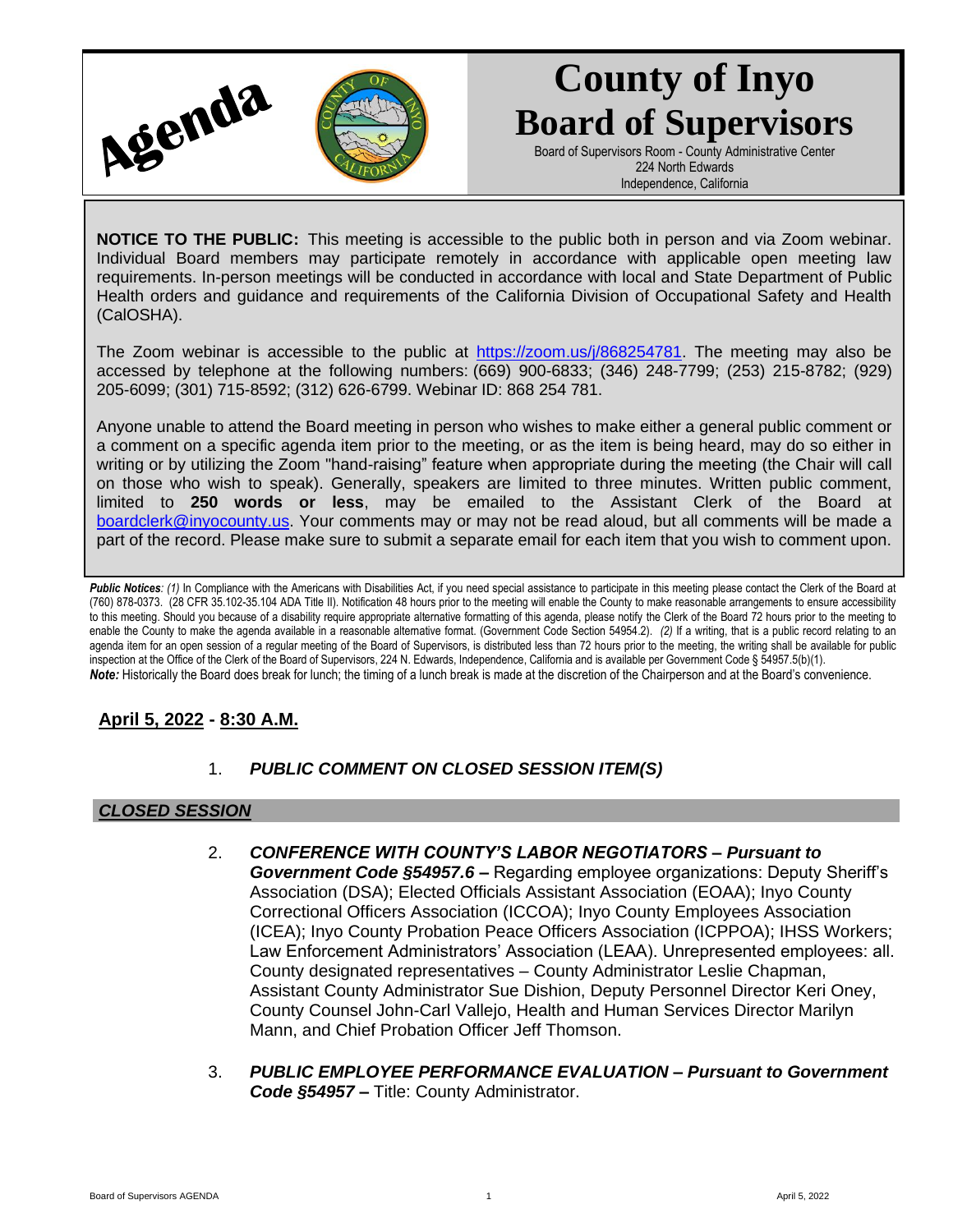#### **10 A.M.** 4. *PLEDGE OF ALLEGIANCE*

- 5. *REPORT ON CLOSED SESSION AS REQUIRED BY LAW*
- 6. *PUBLIC COMMENT (Comments may be time-limited)*
- 7. *COUNTY DEPARTMENT REPORTS*

*CONSENT AGENDA* (Items that are considered routine and are approved in a single motion; approval recommended by the County Administrator)

- 8. **County Counsel -** Request Board adopt findings pursuant to AB 361 that: A) the Board reconsidered the circumstances of the existing State of Emergency issued on March 4, 2020, in response to the COVID-19 pandemic; and B) local officials continue to recommend measures to promote social distancing, and/or the state of emergency continues to directly impact the ability of the members to meet safely in person.
- 9. **Health & Human Services - Behavioral Health -** Request Board authorize payment of \$14,250 to Pacific Grove Hospital for the involuntary hospitalization of an Inyo County Medi-Cal beneficiary placed in the facility pursuant to Welfare and Institutions Code (WIC) Section 5150.
- 10. **Health & Human Services - ESAAA -** Recommend Board: A) approve the Eastern Sierra Area Agency on Aging 2022-2023 Area Plan Update; B) set minimum percentages for the Supportive Services subcategory as recommended by the ESAAA Advisory Council at 50% for Access category-transportation, 10% for Legal services, and 5% for In-home services; and C) authorize the Chairperson and HHS Director to sign the required Transmittal Letter.
- 11. **Health & Human Services - First 5 -** Request Board appoint Esther Hampton to an unexpired three-year term on the First 5 Commission for an alternate ending December 5, 2023.
- 12. **Planning Department -** Request Board ratify and approve Amendment No. 2 between the County of Inyo and Helix Environmental Planning for the provision of professional services for the period of September 1, 2020 through December 30, 2023, contingent upon the Board's approval of future budgets, and authorize the Chairperson to sign, contingent upon all appropriate signatures being obtained.
- 13. **Planning Department -** Request Board approve Amendment No. 6 to the contract between the County of Inyo and DB Stevens and Associates for the provision of hydrological services in an amount not to exceed \$70,000 for the period of April 25, 2017 to April 25, 2023, contingent upon the Board's approval of future budgets, and authorize the Chairperson to sign, contingent upon all appropriate signatures being obtained.
- 14. **Probation -** Request Board approve the contract between the County of Inyo and Healthy Communities of Southern Inyo County for a Delinquency Prevention Program for the period of July 1, 2022 to June 30, 2023 in an amount not to exceed \$31,840.00, contingent upon receipts from the California State Controller's Office and the Board's approval of the Fiscal Year 2022-2023 Budget, and authorize the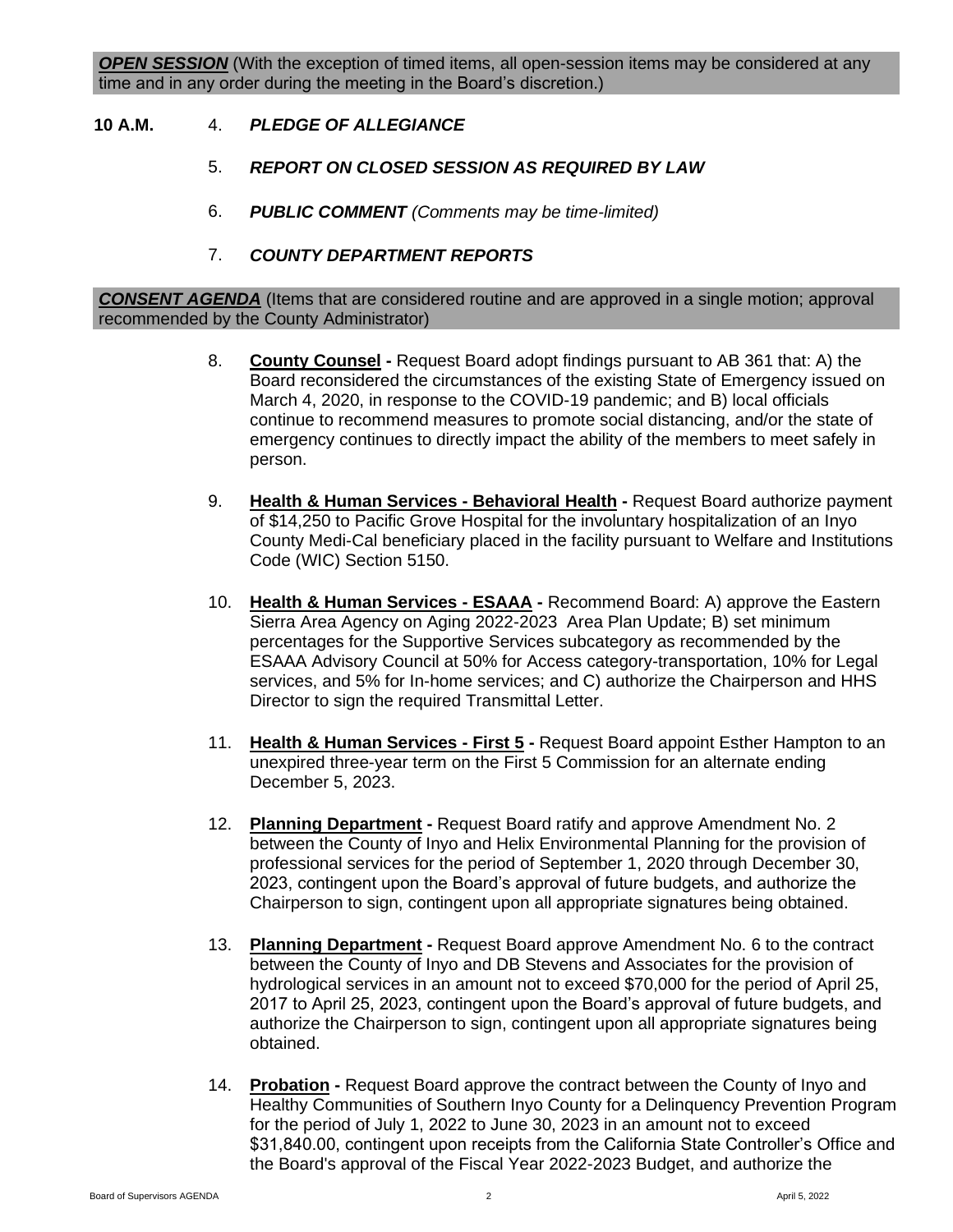Chairperson to sign, contingent upon all appropriate signatures being obtained.

- 15. **Probation -** Request Board approve the contract between the County of Inyo and Inyo County Office of Education for an Extended Day Program for the period of July 1, 2022 to June 30, 2023 in an amount not to exceed \$21,227.00, contingent upon receipts from the California State Controller's Office and the Board's approval of the Fiscal Year 2022-2023 Budget, and authorize the Chairperson to sign, contingent upon all appropriate signatures being obtained.
- 16. **Probation -** Request Board approve reimbursement using AB109 monies to Bishop Police Department in the amount of \$46,131.19 for the purchase of radios and equipment.
- 17. **Public Works -** Request Board approve the contract between the County of Inyo and Moore & Associates of Valencia, CA for the provision of three triennial performance audits for an amount not to exceed \$39,968.80 for the period of April 1, 2022 through August 31, 2023, contingent upon the Board's approval of future budgets, and authorize the Chairperson to sign, contingent upon all appropriate signatures being obtained.
- 18. **Public Works - Recycling & Waste Management -** Request Board consider approval of waiver of solid waste disposal and gate fees for the Lone Pine Paiute-Shoshone Reservation Environmental & Air Quality Department event, April 30, 2022.
- 19. **Public Works - Road Department -** Request Board authorize a purchase order for an amount not to exceed \$ 30,681.83, payable to Valley Power Systems, Inc. of City of Industry, CA for one (1) new Atlas Copco portable air compressor.
- 20. **Sheriff -** Request Board approve Resolution No. 2022-13, titled "A Resolution of the Board of Supervisors of the County of Inyo, State of California, Authorizing the Submittal of the State of California, Department of Parks and Recreation, Off-Highway Vehicle Grant Application," and authorize the Chairperson to sign.

#### **DEPARTMENTAL** (To be considered at the Board's convenience)

- 21. **County Administrator - Economic Development -** Request Board receive oral report from Inyo County Film Commissioner Chris Langley.
- 22. **Health & Human Services - Social Services -** Request Board approve a proclamation declaring Friday, April 22, 2022 as Children's Memorial Day in Inyo County.
- 23. **Clerk-Recorder -** Request Board: A) approve the new job description for Assistant to the Clerk Recorder at Range 70; and B) increase the Authorized Strength in the Clerk-Recorder/Elections Department by adding one (1) Assistant to the Clerk-Recorder position.
- 24. **Child Support Services -** Request Board increase the authorized strength in Child Support by adding one (1) Child Support Officer I - III, Range 057-064 (\$3,639 - \$5,211).
- 25. **Health & Human Services -** Request Board review and approve letters of support for Anthem and Health Net as managed Medi-Cal plan providers.